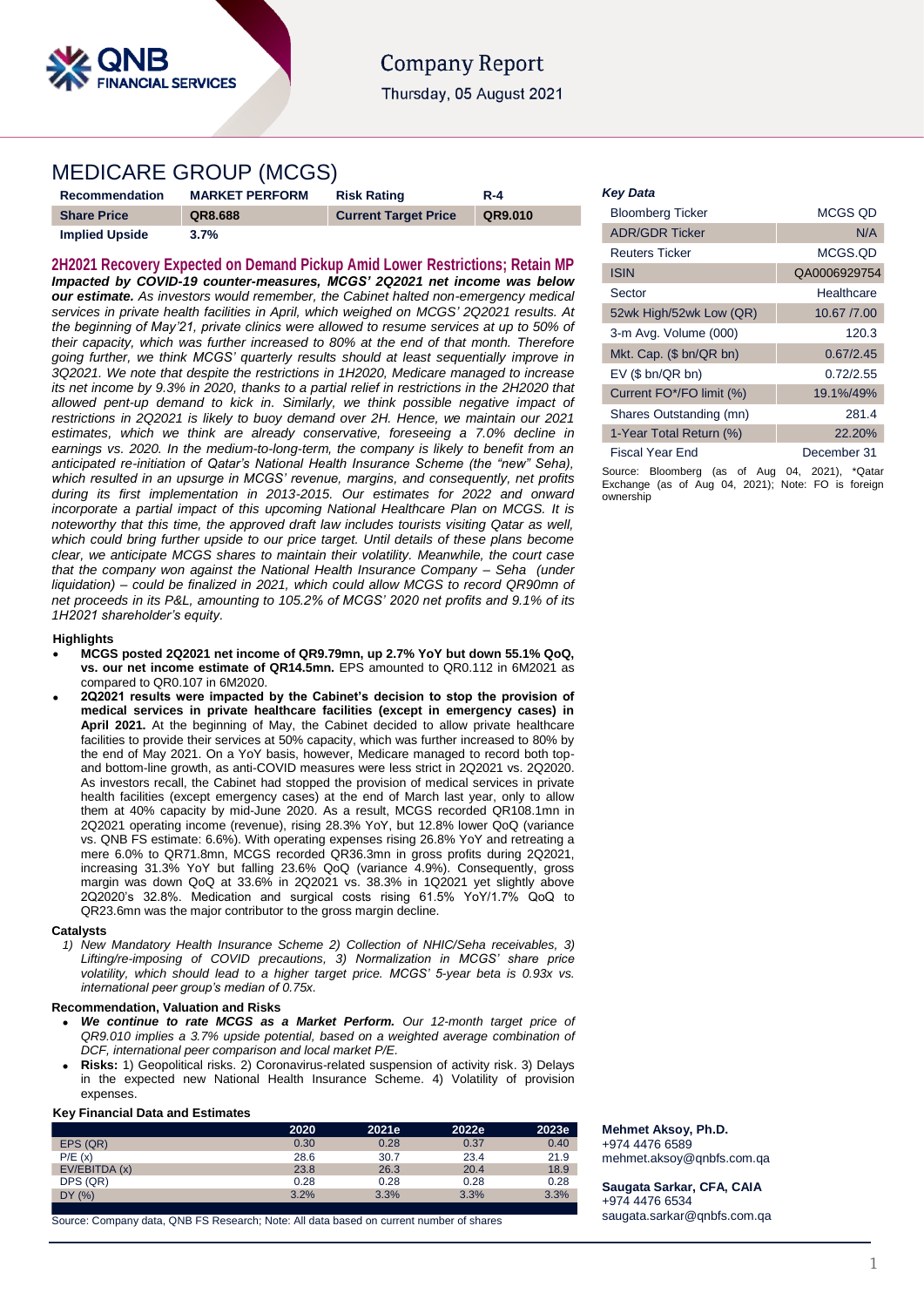

# **Other Highlights of 2Q2021 Results**

- **2Q2021 G&A was above our estimate (deviation: 10.3%),** primarily due to staff costs, rising 28.6% YoY in 2Q2021 to QR14.3mn and retreating by a mere 0.3% QoQ.
- **Lower other income in 2Q2021 also depressed the bottom line.** MCGS recorded QR1.09mn in other income during 2Q2021, which is below 2Q2020's QR2.53mn and 1Q2021's QR3.05mn. In the lack of other income breakdown for 1Q2021, 1H2021 results imply that a 21.7% YoY decline in dividend income and QR1.35mn of gain from rent concession in 1H2020 (which was not repeated in 1H2021) could be the major reasons for lower other income in 2021.
- **The court case that the company won against the National Health Insurance Company, Seha (under liquidation), continues in the Court of Cassation and could be finalized in 4Q2021. If the court case is concluded as the first ruling, MCGS will receive QR130.7mn from Seha with a net P&L impact of c.QR90mn for the company.** MCGS has yet to collect its receivables due from the 2013-2015 Seha implementation and as of 1H2020, MCGS has allocated QR76.2mn of provisions for the expected losses on trade receivables. Dec'18 financials imply that Medicare had QR114mn of gross receivables, which were not collected for more than +365 days (bulk of which may be attributable to Seha receivables from its 2013-2015 implementation as the company's average credit period is 30 to 90 days, after which receivables are considered to be past due). **Assuming that the net book value of the disputed receivables is around QR38mn, MCGS should be recording net proceeds of roughly QR90mn in its P&L, which accounts for 105.2% of MCGS' 2020 net profits and 9.1% of its 1H2021 shareholder's equity.**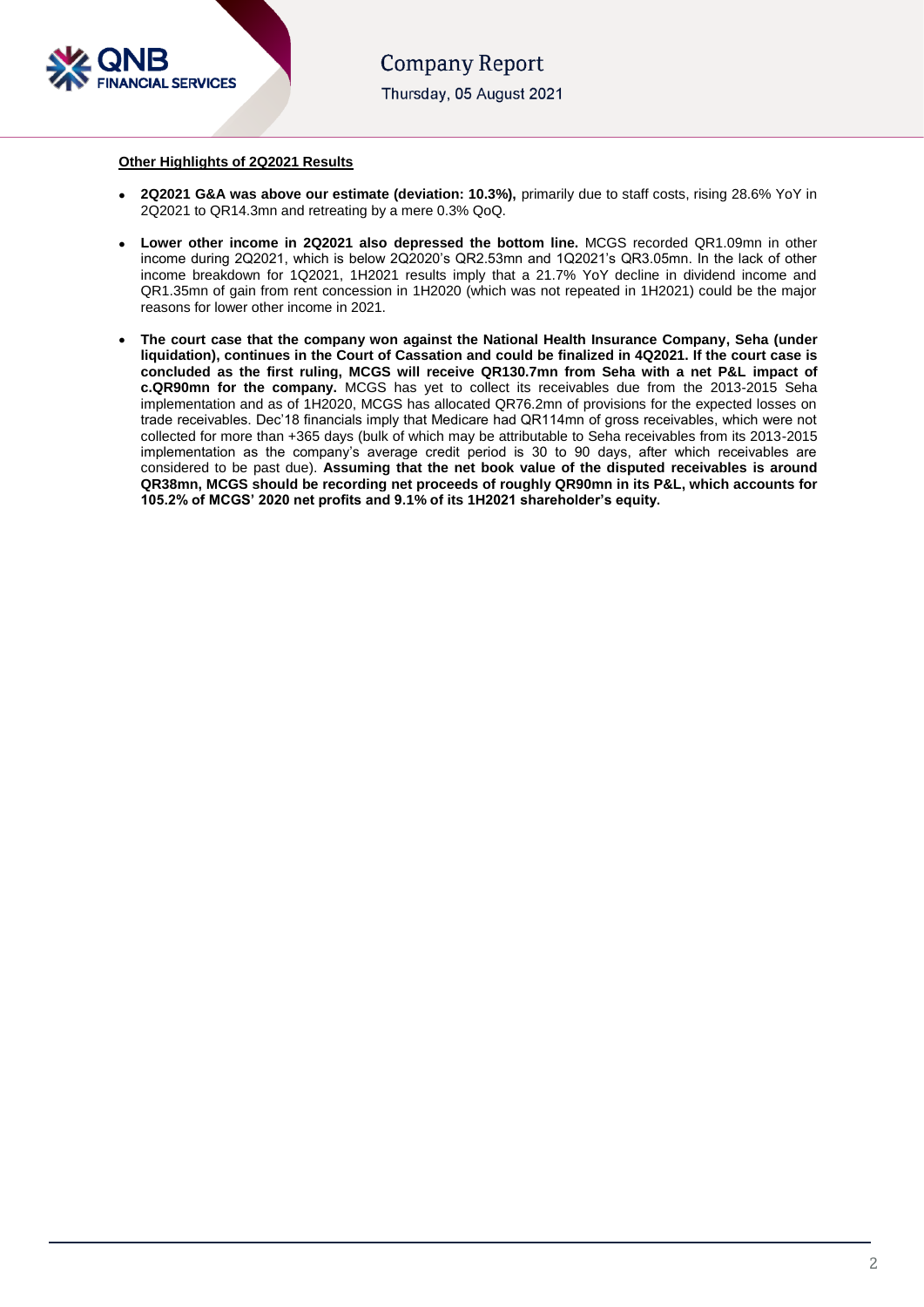# **Company Report**

Thursday, 05 August 2021

# **Detailed Financial Statements**

*Income Statement (QR000)*

|                                                      | 2017         | 2018         | 2019         | 2020         | 2021e        | 2022e        | 2023e       |
|------------------------------------------------------|--------------|--------------|--------------|--------------|--------------|--------------|-------------|
| <b>Revenue</b>                                       | 470,621      | 484,211      | 490,678      | 476,795      | 467,201      | 526,328      | 542,946     |
| <b>COGS</b>                                          | 268,101      | 283,162      | 300,651      | 289,791      | 289,259      | 305,010      | 313,525     |
| <b>Gross Profit</b>                                  | 202,520      | 201,050      | 190,028      | 187,005      | 177,941      | 221,318      | 229,422     |
| SG&A                                                 | 85,880       | 88,397       | 94,727       | 85,871       | 84,143       | 100,954      | 101,428     |
| Depreciation                                         | 28,191       | 31,370       | 20,312       | 19,548       | 19,548       | 20,298       | 21,086      |
| <b>Operating Income</b>                              | 88,449       | 81,282       | 74,989       | 81,586       | 74,250       | 100,066      | 106,908     |
| <b>EBITDA</b>                                        | 116,640      | 112,652      | 95,301       | 101,134      | 93,799       | 9,879        | 10,149      |
| (Loss)/ gain from disposal of Property and equipment | $\mathbf{0}$ | $\mathbf{0}$ | $\mathbf{0}$ | $\mathbf{0}$ | $\mathbf{0}$ | $\mathbf{0}$ | 0           |
| Provision Expenses                                   | $-16,166$    | $-3,052$     | $-289$       | $-174$       | $\Omega$     | $\Omega$     | 0           |
| Other Income                                         | 11,235       | 8,891        | 8,829        | 10,232       | 9,618        | 9,879        | 10,149      |
| Net Finance Income (Expense)                         | $-732$       | 366          | -2,469       | $-2,992$     | $-1,356$     | $-1,533$     | $-1,181$    |
| Net profit before management fees and income tax     | 82,785       | 87,486       | 81,059       | 88,706       | 82,512       | 108,412      | 115,877     |
| Management fees                                      | $-2,783$     | $-2,975$     | $-2,861$     | $-3,197$     | $-2,974$     | $-3,908$     | $-4,177$    |
| <b>Income Tax</b>                                    | $\mathbf{0}$ | $\mathbf{0}$ | $\mathbf{0}$ | $\mathbf{0}$ | $\mathbf{0}$ | $\mathbf{0}$ | $\mathbf 0$ |
| Non controlling interests                            | $\Omega$     | $\Omega$     | 0            | $\Omega$     | 0            | $\Omega$     | $\Omega$    |
| Net Income                                           | 80,002       | 84,511       | 78,199       | 85,508       | 79,538       | 104,504      | 111,700     |
| <b>Net Profit Margin</b>                             | 17.0%        | 17.5%        | 15.9%        | 17.9%        | 17.0%        | 19.9%        | 20.6%       |
| Shares Outstanding (mn)                              | 281,441      | 281,441      | 281,441      | 281,441      | 281,441      | 281,441      | 281,441     |
| <b>EPS</b>                                           | 0.28         | 0.30         | 0.28         | 0.30         | 0.28         | 0.37         | 0.40        |
| <b>DPS</b>                                           | 0.40         | 0.30         | 0.28         | 0.28         | 0.28         | 0.28         | 0.28        |

Note: EPS based on current number of shares, Source: Company data, QNB FS Research

Source: Company data, QNB FS Research

# *Balance Sheet (QR000)*

|                                                            | 2017         | 2018           | 2019         | 2020         | 2021e     | 2022e     | 2023e     |
|------------------------------------------------------------|--------------|----------------|--------------|--------------|-----------|-----------|-----------|
| Cash & Cash Equivalents                                    | 52.053       | 53.638         | 40.320       | 64,155       | 16.320    | 21.320    | 21,320    |
| <b>S/T Deposits</b>                                        | 50.066       | 40.000         | 35.000       | $\Omega$     | 14.626    | 26.580    | 25,754    |
| Accounts Receivable & Prepayments                          | 83.815       | 63,825         | 93,163       | 97,450       | 63.802    | 71,877    | 74,146    |
| Other Recevables and Prepayments                           | 15,267       | 29,534         | $\mathbf{0}$ | $\mathbf{0}$ | 24,903    | 28,055    | 28,941    |
| Due From Related Parties                                   | $\mathbf 0$  | 0              | $\mathbf 0$  | $\Omega$     | $\Omega$  | 0         | 0         |
| <b>Inventories</b>                                         | 27,543       | 23.087         | 21,509       | 23.490       | 23,584    | 24.869    | 25,563    |
| <b>Total Current Assets</b>                                | 228,745      | 210,085        | 189,992      | 185,095      | 143,236   | 172,700   | 175,724   |
| Financial assets at fair value through other comprehensive | 45,619       | 52,059         | 63.334       | 66.034       | 63.334    | 63.334    | 63,334    |
| <b>Investment Properties</b>                               | $\Omega$     | $\Omega$       | 27,088       | 25,869       | 29,864    | 31,358    | 32,925    |
| Right-of-use assets                                        | $\mathbf{0}$ | $\overline{0}$ | 66,464       | 61,764       | 57,213    | 52,588    | 47,963    |
| Property, Plant & Equipment                                | 909,271      | 942,705        | 947,945      | 978,038      | 1,022,094 | 1,025,388 | 1,028,224 |
| <b>Non-Current Assets</b>                                  | 954,890      | 994,764        | 1,104,831    | 1,131,705    | 1,172,505 | 1,172,667 | 1,172,446 |
| <b>Total Assets</b>                                        | 1,183,634    | 1,204,849      | 1,294,823    | 1,316,799    | 1,315,742 | 1,345,367 | 1,348,170 |
| Short-Term Debt                                            | 14,472       | 14,974         | 11,449       | 13,363       | 30,792    | 32,620    | 1,804     |
| <b>Lease Liabilities</b>                                   | $\mathbf{0}$ | $\Omega$       | 3.404        | 2,358        | 3,050     | 2,860     | 2,661     |
| Accounts Payable & Accruals                                | 29,683       | 32.718         | 108,368      | 117,264      | 33,913    | 35,760    | 36,758    |
| <b>Other Payables</b>                                      | 46,451       | 41,561         | 1,422        | 133          | 50,644    | 51,292    | 51,479    |
| Dividends Payable/Payable to shareholders                  | 18,880       | 21,404         | $\mathbf 0$  | $\mathbf 0$  | 28,051    | 29,453    | 30,926    |
| <b>Current Liabilities</b>                                 | 109,486      | 110,657        | 124,642      | 133,118      | 146,451   | 151,986   | 123,628   |
| <b>Non-Current Liabilities</b>                             |              |                |              |              |           |           |           |
| <b>Lease Liabilities</b>                                   | $\Omega$     | $\Omega$       | 64,373       | 62,015       | 57,684    | 54,092    | 50,324    |
| Retentions payable                                         | $\Omega$     | 0              | $\Omega$     | $\Omega$     | $\Omega$  | $\Omega$  | $\Omega$  |
| Long-Term Debt                                             | 19,708       | 16,032         | 19,083       | 22,761       | 21,039    | 22,091    | 23,196    |
| Employees end of service benefits                          | 52,692       | 60,176         | 65,654       | 70,673       | 72,384    | 76,003    | 79,803    |
| <b>Non-Current Liabilities</b>                             | 72,399       | 76,208         | 149,110      | 155,449      | 151,107   | 152,186   | 153,323   |
| <b>Total Liabilities</b>                                   | 181,885      | 186,865        | 273,753      | 288,567      | 297,558   | 304,172   | 276,951   |
| <b>Total Shareholder's Equity</b>                          | 1,001,749    | 1,017,984      | 1,021,070    | 1,028,233    | 1,018,184 | 1,041,195 | 1,071,220 |
| Minority Interest                                          | $\Omega$     | $\Omega$       | $\mathbf 0$  | $\Omega$     | $\Omega$  | $\Omega$  | $\Omega$  |
| Liabilities & Shareholder's Equity                         | 1,183,634    | 1,204,849      | 1,294,823    | 1,316,799    | 1,315,742 | 1,345,367 | 1,348,170 |
|                                                            |              |                |              |              |           |           |           |

Source: Company data, QNB FS Research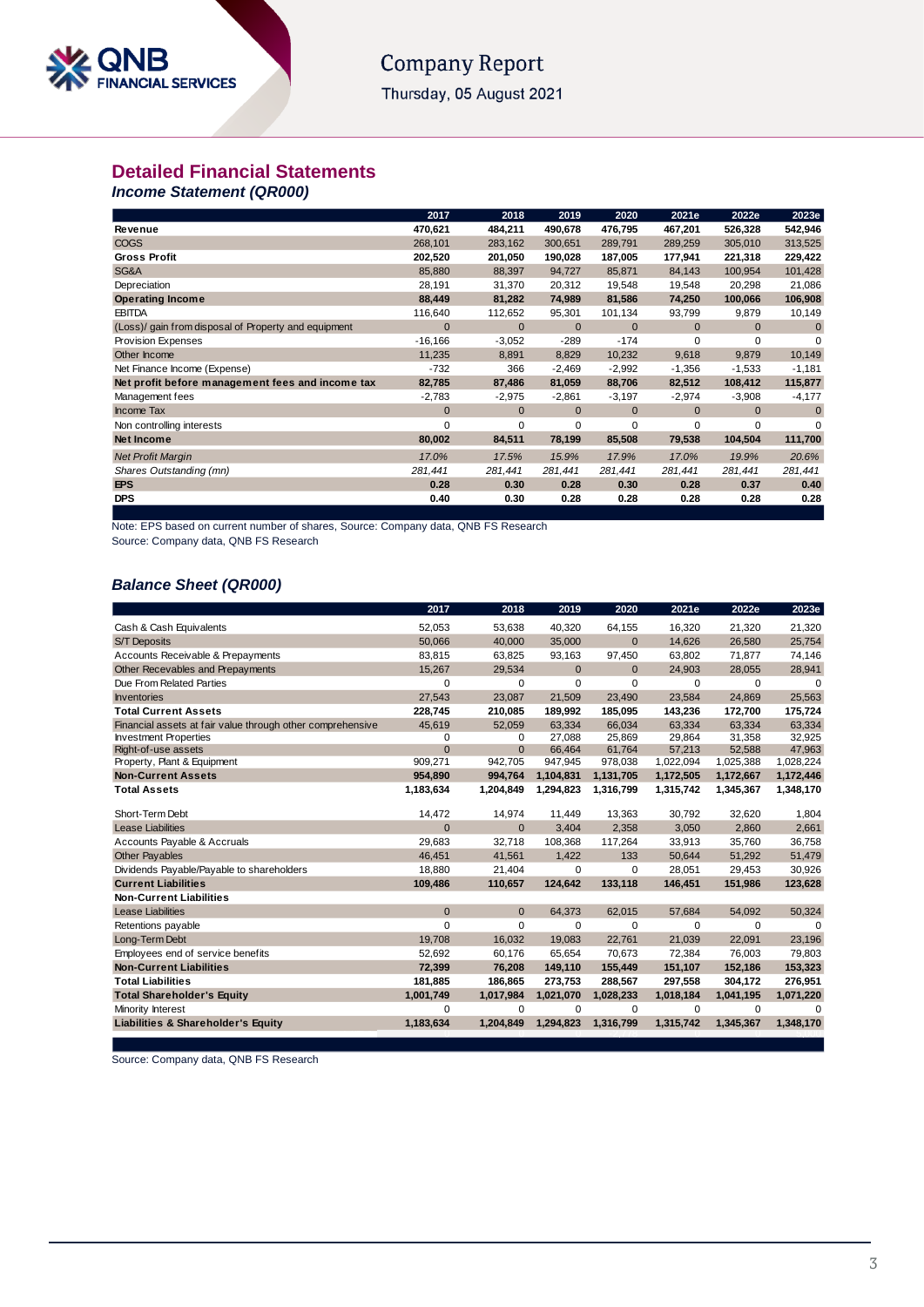

# Company Report Thursday, 05 August 2021

# **Ratio Analysis**

| <b>Key Metrics</b>                                  |           |            |            |           |           |       |       |
|-----------------------------------------------------|-----------|------------|------------|-----------|-----------|-------|-------|
| <b>Particulars</b>                                  | 2017      | 2018       | 2019       | 2020      | 2021e     | 2022e | 2023  |
| <b>Growth Rates</b>                                 |           |            |            |           |           |       |       |
| Revenue                                             | 0.3%      | 2.9%       | 1.3%       | $(2.8\%)$ | $(2.0\%)$ | 12.7% | 3.2%  |
| Gross Profit                                        | 2.8%      | (0.7%      | $(5.5\%)$  | $(1.6\%)$ | (4.8%)    | 24.4% | 3.7%  |
| <b>EBITDA</b>                                       | $(0.1\%)$ | $(3.4\%)$  | $(15.4\%)$ | 6.1%      | (7.3%)    | 28.3% | 6.3%  |
| <b>EBIT</b>                                         | $(2.0\%)$ | $(8.1\%)$  | $(7.7\%)$  | 8.8%      | $(9.0\%)$ | 34.8% | 6.8%  |
| PAT/EPS                                             | N/M       | 5.6%       | (7.5%)     | 9.3%      | $(7.0\%)$ | 31.4% | 6.9%  |
| DPS                                                 | N/M       | $(25.0\%)$ | $(7.4\%)$  | 0.8%      | 0.9%      | 0.0%  | 0.0%  |
| <b>Operating Ratios</b>                             |           |            |            |           |           |       |       |
| Gross Margin                                        | 43.0%     | 41.5%      | 38.7%      | 39.2%     | 38.1%     | 42.0% | 42.3% |
| Gross Margin, Excluding Depreciation & Amortization | 43.0%     | 41.5%      | 38.7%      | 39.2%     | 38.1%     | 42.0% | 42.3% |
| <b>EBITDA Margin</b>                                | 24.8%     | 23.3%      | 19.4%      | 21.2%     | 20.1%     | 22.9% | 23.6% |
| <b>EBIT Margin</b>                                  | 18.8%     | 16.8%      | 15.3%      | 17.1%     | 15.9%     | 19.0% | 19.7% |
| Net Margin                                          | 17.0%     | 17.5%      | 15.9%      | 17.9%     | 17.0%     | 19.9% | 20.6% |
|                                                     |           |            |            |           |           |       |       |
| <b>Working Capital Days</b>                         | 59        | 76         | 71         | 76        | 76        | 75    | 75    |
| <b>Inventory Days</b>                               | 37        | 30         | 26         | 30        | 30        | 30    | 30    |
| Average Collection Period                           | 98        | 88         | 85         | 87        | 88        | 87    | 86    |
| Payable Days                                        | 39        | 41         | 40         | 41        | 41        | 41    | 41    |
| <b>Finance Ratios</b>                               |           |            |            |           |           |       |       |
| Debt-Equity Ratio                                   | 3%        | 3%         | 3%         | 5%        | 5%        | 5%    | 2%    |
| Net Debt-Equity Ratio                               | $-7%$     | $-6%$      | -4%        | $-4%$     | 2%        | 1%    | $-2%$ |
| Net Debt-to-Capital                                 | $-7%$     | $-7%$      | $-5%$      | $-4%$     | 2%        | 1%    | $-2%$ |
| Net Debt-to-EBITDA                                  | (0.6)     | (0.6)      | (0.5)      | (0.4)     | 0.2       | 0.1   | (0.2) |
| <b>Interest Coverage</b>                            | 54.4      | 76.2       | 19.0       | 24.3      | 23.6      | 33.6  | 38.3  |
| <b>Return Ratios</b>                                |           |            |            |           |           |       |       |
| <b>ROIC</b>                                         | 8.5%      | 7.7%       | 7.1%       | 7.6%      | 6.9%      | 9.1%  | 9.8%  |
| <b>ROE</b>                                          | 8.0%      | 8.3%       | 7.7%       | 8.3%      | 7.8%      | 10.0% | 10.4% |
| <b>ROA</b>                                          | 6.8%      | 7.0%       | 6.0%       | 6.5%      | 6.0%      | 7.8%  | 8.3%  |
| <b>Liquidity Ratios</b>                             |           |            |            |           |           |       |       |
| <b>Current Ratio</b>                                | 2.1       | 1.9        | 1.5        | 1.4       | 1.0       | 1.1   | 1.4   |
| <b>Quick Ratio</b>                                  | 1.8       | 1.7        | 1.4        | 1.3       | 0.8       | 1.0   | 1.2   |
|                                                     |           |            |            |           |           |       |       |
| Valuation                                           |           |            |            |           |           |       |       |
| EV/Sales                                            | 5.1       | 4.9        | 4.9        | 5.0       | 5.3       | 4.7   | 4.5   |
| EV/EBITDA                                           | 19.4      | 20.4       | 25.2       | 23.8      | 26.3      | 20.4  | 18.9  |
| EV/EBIT                                             | 26.9      | 29.3       | 32.0       | 29.5      | 33.2      | 24.5  | 22.7  |
| P/E                                                 | 24.6      | 21.0       | 31.3       | 28.6      | 30.7      | 23.4  | 21.9  |
| P/CF                                                | 14.1      | 18.9       | 21.3       | 22.9      | 24.2      | 21.4  | 18.9  |
| P/BV                                                | 2.4       | 2.4        | 2.4        | 2.4       | 2.4       | 2.3   | 2.3   |
| Dividend Yield                                      | 4.3%      | 6.3%       | 3.2%       | 3.2%      | 3.3%      | 3.3%  | 3.3%  |

Source: Company data, QNB FS Research